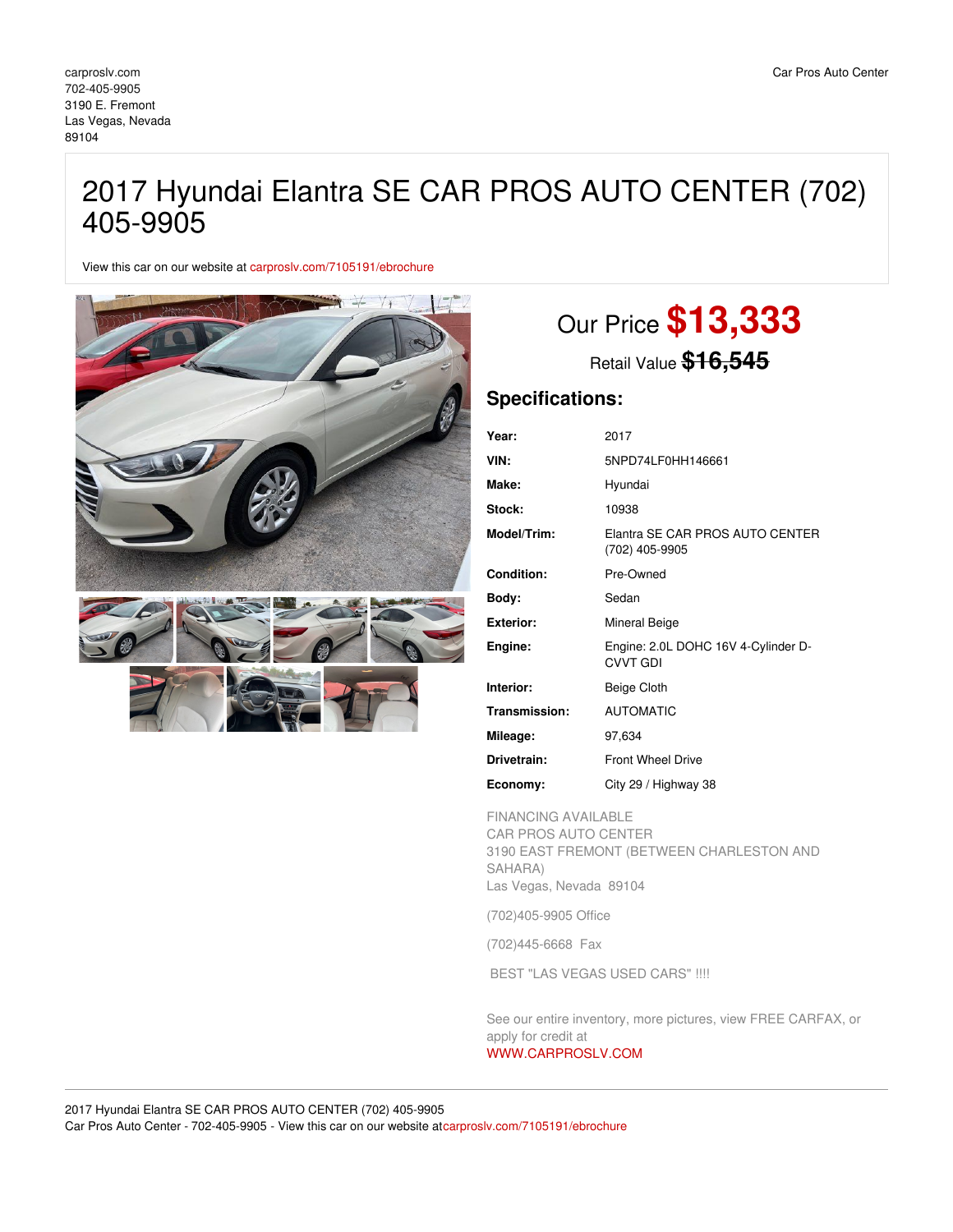

#### 2017 Hyundai Elantra SE CAR PROS AUTO CENTER (702) 405-9905

Car Pros Auto Center - 702-405-9905 - View this car on our website a[tcarproslv.com/7105191/ebrochure](https://carproslv.com/vehicle/7105191/2017-hyundai-elantra-se-car-pros-auto-center-702-405-9905-las-vegas-nevada-89104/7105191/ebrochure)

### **Installed Options**

### **Interior**

- 2 12V DC Power Outlets
- 6-Way Passenger Seat -inc: Manual Recline and Fore/Aft Movement
- 60-40 Folding Split-Bench Front Facing Fold Forward Seatback Rear Seat Air Filtration
- Analog Appearance- Cargo Space Lights
- Carpet Floor Trim and Carpet Trunk Lid/Rear Cargo Door Trim Cloth Door Trim Insert
- Day-Night Rearview Mirror- Delayed Accessory Power
- Driver And Passenger Visor Vanity Mirrors Driver Foot Rest- Driver Seat
- FOB Controls -inc: Cargo Access- Fade-To-Off Interior Lighting
- Front Bucket Seats -inc: 6-way adjustable driver's seat, height adjustment for both driver & passenger and adjustable front head restraints
- Front Center Armrest- Front Cupholder- Front Map Lights- Full Carpet Floor Covering
- Full Cloth Headliner
- Full Floor Console w/Covered Storage, Mini Overhead Console w/Storage and 2 12V DC Power Outlets
- Gauges -inc: Speedometer, Odometer, Engine Coolant Temp, Tachometer, Trip Odometer and Trip Computer
- Glove Box- HVAC -inc: Underseat Ducts
- Instrument Panel Covered Bin, Driver / Passenger And Rear Door Bins
- Interior Trim -inc: Metal-Look Instrument Panel Insert, Metal-Look Door Panel Insert, Metal-Look/Piano Black Console Insert and Metal-Look Interior Accents
- Manual Adjustable Rear Head Restraints- Manual Air Conditioning
- Manual Tilt/Telescoping Steering Column- Outside Temp Gauge- Perimeter Alarm
- Power 1st Row Windows w/Driver 1-Touch Down Power Door Locks w/Autolock Feature
- Power Rear Windows- Premium Cloth Seat Trim- Rear Cupholder
- Redundant Digital Speedometer
- Remote Keyless Entry w/Illuminated Entry, Illuminated Ignition Switch and Panic Button
- Remote Releases -Inc: Mechanical Cargo Access and Mechanical Fuel- Trip Computer
- Urethane Gear Shifter Material